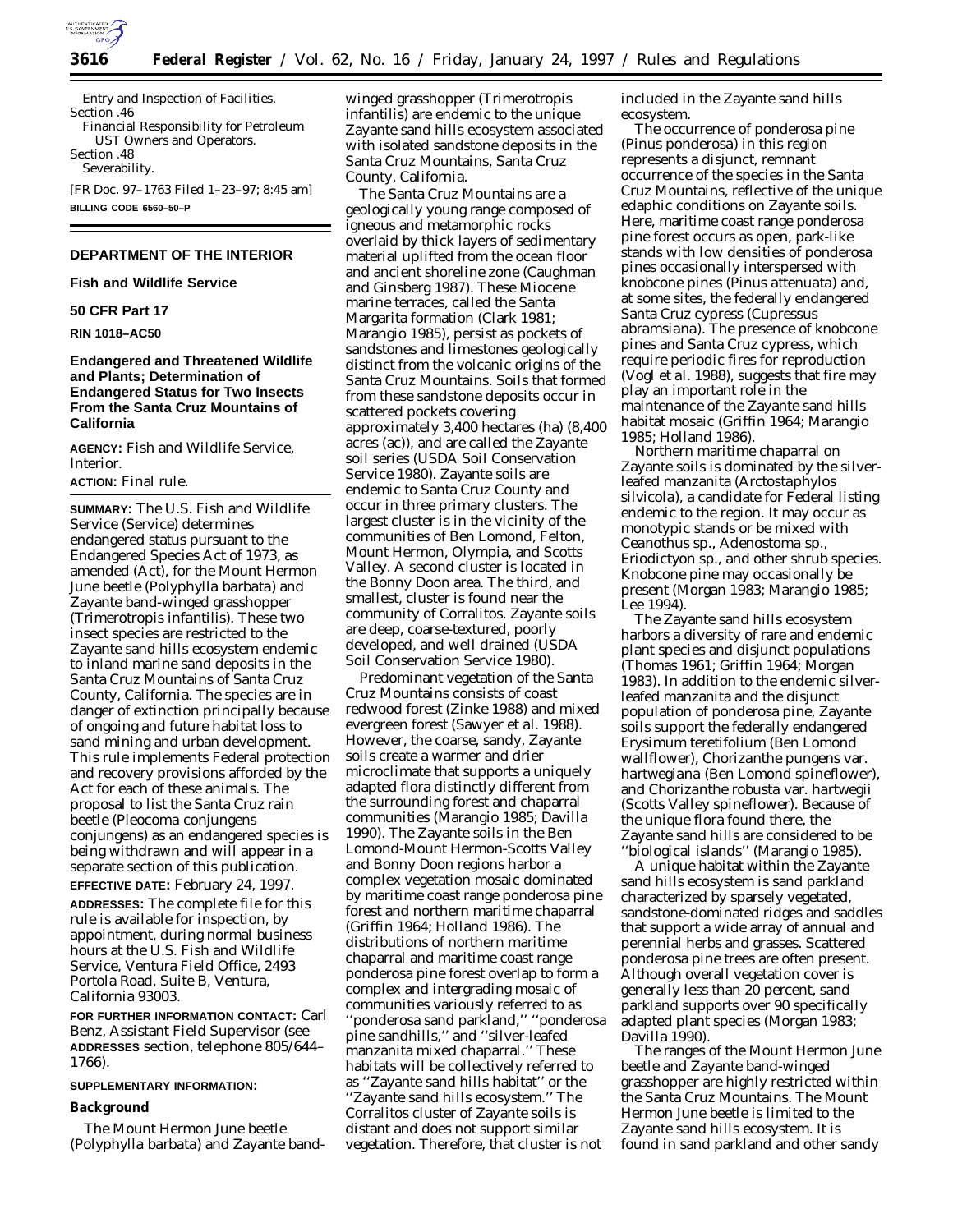areas within chaparral and ponderosa pine stands. The Zayante band-winged grasshopper is more narrowly distributed, known only from seven patches of sand parkland.

The Mount Hermon June beetle was first described by Cazier (1938) from Mount Hermon, Santa Cruz County, California. The adult male is a cryptic small scarab beetle with a black head, dark blackish-brown elytra (thick leathery forewings) clothed with scattered long brown hair, and a striped body. Elytral vittae (stripes) are broken, often reduced to discontinuous clumps of scales, but still form identifiable lines (Cazier 1938; Young 1988). Females are larger, with a black head, chestnutcolored clypeus (plate on lower part of face) and elytra, and golden hairs on the head, thorax, and legs (Young 1988). The single adult female described was 22 by 11 millimeters (mm) (0.87 by 0.43 inches (in.)), while the holotype male was 20 by 9.7 mm (0.79 by 0.39 in.) (Young 1988).

The Mount Hermon June beetle is 1 of 28 species of *Polyphylla* in North America north of Mexico, and 1 of 15 species of the *diffracta* complex within the genus *Polyphylla* (Young 1988). The status of *P. barbata* as a full species was supported by Cazier (1940) and again by Young (1988), who recently made several nomenclatural adjustments to the genus *Polyphylla* but retained *P. barbata.* Three other wide-ranging species of *Polyphylla* occur in the Ben Lomond-Mount Hermon-Scotts Valley area—*P. crinita, P. nigra,* and *P. decemlineata.* The Mount Hermon June beetle is distinguished from other species of *Polyphylla* by the presence of relatively dense, long, erect hairs scattered randomly over the elytra and short erect hairs on the pygidium (abdominal segment) (Young 1988).

Like other *Polyphylla* species, the Mount Hermon June beetle is believed to require about 2 to 3 years to mature from an egg through the adult form. However, the rate of growth of laboratory-reared larvae suggests that the Mount Hermon June beetle may complete its life cycle within 1 year (W. Hazeltine, *in litt.* 1994). Most of the life cycle is spent in larval stages. The larvae are subterranean and feed on plant roots. While *Polyphylla* larvae are generally considered to be grass and pine root feeders (F. Andrews, California Department of Food and Agriculture, pers. comm. 1993; A. Evans, Los Angeles Museum of Natural History, pers. comm. 1993), the Mount Hermon June beetle also may feed on the roots of monkeyflower, oak, fern, and other plants found in the Zayante

sand hills ecosystem (W. Hazeltine, *in litt.* 1993).

During summer, Mount Hermon June beetles emerge as imagos (adult forms) to reproduce. Males are strong fliers, emerging from their burrows to fly low to the ground in search of females (W. Hazeltine, *in litt.* 1994). Females are thought to be fossorial, remaining just below the surface in burrows. Females may not fly due to their large body size (A. Evans, pers. comm. 1993; A. Hardy, California Department of Food and Agriculture, pers. comm. 1993). Like other *Polyphylla* species, males are believed to locate females by tracking female pheromone signals (Fowler and Whitford 1981; Hazeltine 1993); such a mechanism would ensure reproductive success within the limited time period for mating (Lilly and Shorthouse 1971). The flight season generally extends from mid-June to late July. The flight time of males appears restricted to evening, being observed only between 8:45 and 9:30 pm; flights may occur later during the latter part of the flight season (Hazeltine 1993).

The small mouthparts and limited flight period of Mount Hermon June beetles suggest that adults of this species do not feed (W. Hazeltine, *in litt*. 1993). Adults of the related *Polyphylla decemlineata* are known to feed on the leaves of trees (Johnson 1954). At the end of the flight period each evening, males burrow back into the soil, emerging repeatedly on subsequent evenings to search for mates until their nutrient reserves expire (Hazeltine 1993). Females are believed to lay eggs at the bottom of their burrows and die a short time later. The life cycle continues as newly hatched larvae tunnel from the burrow in search of roots.

Habitat of the Mount Hermon June beetle is described as ponderosa pinechaparral habitat with sandy soil and open, sparsely vegetated areas (Hazeltine 1993; W. Hazeltine, pers. comm. 1994; J. Hoekstra, U.S. Fish and Wildlife Service, pers. obs. 1994). Mount Hermon June beetles also may occur in more vegetated areas of chaparral (D. Russell, Miami University, Ohio, pers. comm. 1994). Common vegetation found in these open areas includes bracken fern (*Pteridium aquilinum)*, monkeyflower (*Diplacus* sp.; *Mimulus* sp.), grasses, and small annual forbs (J. Hoekstra, pers. obs. 1994). While not always present, silverleafed manzanita seems to be a good indicator of suitable habitat (Hazeltine 1993; J. Hoekstra, pers. obs. 1994) All of these descriptions are consistent with those of Zayante sand hills habitat.

Most *Polyphylla* species have narrow distributions. Of 28 North American species, 20 have restricted ranges; 15 of these are endemic to isolated sand deposits (Young 1988). The restricted distributions of these species are likely due to various factors including substrate and food preferences, edaphic tolerances, and the low mobility of fossorial larvae and females. Most *Polyphylla* species seem to prefer sand and grass or sand, grass, and conifer associations similar to those found in the Zayante sand hills ecosystem (Borror *et al.* 1976; Young 1988; A. Hardy, pers. comm. 1993).

The range of the Mount Hermon June beetle is restricted to the Zayante sand hills habitat of the Ben Lomond-Mount Hermon-Scotts Valley area. Historically, specimens were known only from ''sandhills'' at the type locality of Mount Hermon in Santa Cruz County, California (Cazier 1938, 1940; Young 1988). A single historic specimen collected in 1968 and labeled only ''Santa Cruz'' has been reported (S. McCabe, California Native Plant Society, *in litt.* 1991). This specimen was not helpful in the Service's range analysis because of its non-specific location label.

Between 1989 and 1994, Mount Hermon June beetles were collected at 28 of 43 sites surveyed. Records include results of a regional survey and incidental collections (S. McCabe 1991; Hazeltine 1993; W. Hazeltine, pers. comm. 1994; D. Russell, pers. comm. 1994). Twenty six of the 28 collection locations were on mapped Zayante soils in the primary cluster of the Ben Lomond-Mount Hermon-Scotts Valley area. The other two collection records were within the same area, in proximity to mapped Zayante soils (Hoekstra 1994). All sites were similarly characterized by sparsely vegetated sandy substrate with silver-leafed manzanita or ponderosa pine (Hazeltine 1993; J. Hoekstra, pers. obs. 1994). Mount Hermon June beetles were not found in surveys of suitable Zayante sand hills habitat outside the Ben Lomond-Mount Hermon-Scotts Valley area; nor were they found at locations with habitat not characteristic of the Zayante sand hills ecosystem (Hoekstra 1994).

Over 40 percent of Zayante sand hills habitat is estimated to have been lost to, or altered by, human activities including—sand mining, urban development, recreational activities, and agriculture. Historically, Zayante sand hills habitat was estimated to have covered 2533 ha (6265 ac) (Lee 1994). Currently, 1459 ha (3608 ac) remain in a natural state (Lee 1994). Portions of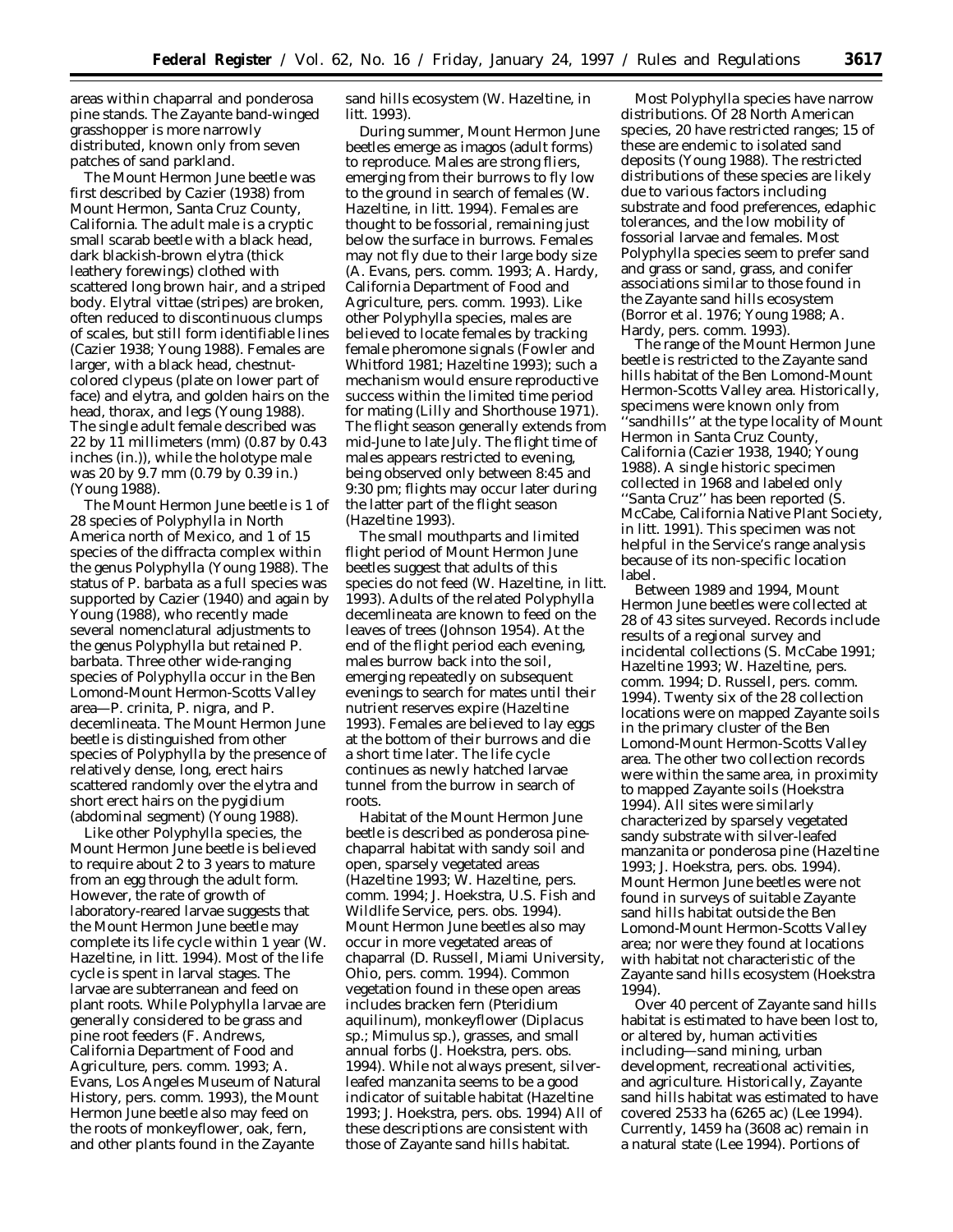the Zayante sand hills ecosystem are protected under public ownership in only three locations—the Quail Hollow Ranch, owned by the County of Santa Cruz; Bonny Doon Ecological Preserve, managed by the California Department of Fish and Game; and Henry Cowell Redwoods State Park (Marangio 1985; Lee 1994). However, the Mount Hermon June beetle is not known to occur in either the Bonny Doon Ecological Preserve or Henry Cowell Redwoods State Park. The majority of Zayante sand hills habitat is on privately owned properties and is susceptible to continued sand mining and urban development. No Federal land is located in the region.

The Zayante band-winged grasshopper was first described from a sand parkland area near Mount Hermon in the Santa Cruz Mountains, Santa Cruz County, California (Rentz and Weissman 1984). The body and forewings are pale gray to light brown with dark crossbands on the forewings. The basal area of the hindwings is pale yellow with a faint thin band. The hind tibiae (lower legs) are blue-gray and the eye is banded. It is one of the smallest species in the genus. Males range in length from 13.7 to 17.2 mm (0.54 to 0.68 in.); females are larger, ranging in length from 19.7 to 21.6 mm (0.78 to 0.85 in.) (Otte 1984; Rentz and Weissman 1984).

The Zayante band-winged grasshopper is 1 of 56 species in the genus *Trimerotropis* (Rentz and Weissman 1984). This species is similar in appearance to *Trimerotropis occulans* and *Trimerotropis koebelei*; neither of these species is known from the Zayante sand hills region (Otte 1984; Rentz and Weissman 1984). *Trimerotropis thalassica* and *Trimerotropis pallidipennis pallidipennis* have been caught nearby but are not considered sympatric (Rentz and Weissman 1984).

The flight season of the Zayante bandwinged grasshopper extends from late May through August with peak activity during July and August (White 1993; R. Morgan, *in litt.* 1994). Specimens have been collected as late as November 1 (White 1993). When flushed, individuals generally fly 1 to 2 meters (m) (3 to 7 feet (ft)), stridulating (producing a buzzing sound) in flight (Rentz and Weissman 1984). Bandwinged grasshoppers often alight on bare ground, and are conspicuous in flight because of the color of the hind wings and the crackling sound made by the wings (Borror *et al.* 1976). No additional information on the life cycle of this species is available.

Habitat of the Zayante band-winged grasshopper was originally described as

''sandy substrate sparsely covered with *Lotus* and grasses at the base of pines'' (Rentz and Weissman 1984). Subsequent reports describe habitat as open sandy areas with sparse, low annual and perennial herbs on high ridges with sparse ponderosa pine. Such descriptions are consistent with those of sand parkland. Surveys also report that the Zayante band-winged grasshopper co-occurs with *Erysimum teretifolium* (Ben Lomond wallflower), a federally endangered plant (White 1993; R. Morgan, *in litt.* 1994). The significance of such an association is unknown.

The Zayante band-winged grasshopper is narrowly restricted to sand parkland habitat found on ridges and hills within the Zayante sand hills ecosystem. The species was described from specimens collected in 1977 on sparsely vegetated sandy soil above the Olympia sand quarry. Other historic specimens were labeled only ''Santa Cruz Mts., no date''; ''Alma, 1928''; ''Felton, 1959''; and ''Santa Cruz, 1941'' (Rentz and Weissman 1984). Because no specific location or habitat descriptions accompanied the historic specimens, they were not considered in the assessment of current range and status of the species. The ''Alma 1928'' record may suggest distributional outliers, but no subsequent collections have been recorded to substantiate the current existence of such a population. Furthermore, the town of Alma currently is inundated by a reservoir, and the cited specimens cannot be located in the listed depository for verification (W. Hazeltine, *in litt.* 1994; D. Weissman, California Academy of Sciences, pers. comm. 1994).

Between 1989 and 1994, Zayante band-winged grasshoppers were found at 10 of 39 sites sampled during two independent regional surveys (White 1993; R. Morgan, *in litt.* 1994). All 10 collection locations were on Zayante series soils (Hoekstra 1994). The habitat at these sites was consistently described as a sparsely vegetated sandy substrate or sand parkland (White 1993; R. Morgan, *in litt.* 1994). The association and restriction of the Zayante bandwinged grasshopper to sand parkland was further corroborated by an overlay of collection locations on maps delineating sand parkland habitat (Marangio 1985; R. Morgan, *in litt.* 1994; Lee 1994). All 10 collection locations fell within 7 discrete areas of sand parkland habitat (Hoekstra 1994).

Over 60 percent of sand parkland is estimated to have been lost to, or altered by, human activities including sand mining, urban development, recreation, and agriculture (Marangio and Morgan 1987; R. Morgan, pers. comm. 1992; Lee

1994). Approximately 200 to 240 ha (500 to 600 ac) of sand parkland existed historically (Marangio and Morgan 1987). By 1986, only 100 ha (250 ac) of sand parkland remained intact (Marangio and Morgan 1987). By 1992, sand parkland was reportedly reduced to only 40 ha (100 ac) (R. Morgan, pers. comm. 1992). A more recent assessment revised that estimate up to 78 ha (193 ac) because of identification and inclusion of additional lower quality sand parkland (Lee 1994). Evaluation of sand parkland quality was based upon vegetation structure and species composition. Only 20 ha (49 ac) of sand parkland habitat are publicly owned— 1.2 ha (3 ac) of high quality and 2.4 ha (6 ac) low quality habitat are protected within the Quail Hollow Ranch, owned by the County of Santa Cruz; 8 ha (20 ac) of low quality sand parkland are protected in the Bonny Doon Ecological Preserve, managed by the California Department of Fish and Game (Lee 1994); and approximately 8 ha (20 ac) of low quality habitat occur in Henry Cowell Redwoods State Park (S. Steinmetz, Henry Cowell Redwoods State Park, pers. comm. 1993). The Zayante band-winged grasshopper does not occur in the Bonny Doon Ecological Preserve or Henry Cowell Redwoods State Park. The remaining 58 ha (143 ac) of sand parkland are privately owned and at risk of loss to sand mining and urban development (D. Hillyard, California Department of Fish and Game, pers. comm. 1993; Lee 1994).

# **Previous Federal Action**

The Service included the Mount Hermon June beetle as a category 2 candidate species in the January 6, 1989 (54 FR 554) and November 21, 1991 (56 FR 58804) Animal Notices of Review. Category 2 species were those for which information in the Service's possession indicated that listing was possibly appropriate, but for which substantive data on biological vulnerability and threats were not available to support proposed rules.

On February 11, 1991, the Service was petitioned by Mr. Stephen McCabe, California Native Plant Society, to emergency list the Mount Hermon June beetle as an endangered species. The Service made a 90-day finding on June 10, 1991, that although an emergency situation did not exist, substantial information had been presented indicating that listing may be warranted, and announced this decision in the August 19, 1992, **Federal Register** (57 FR 37513). The Service initiated a status review of the Mount Hermon June beetle at that time.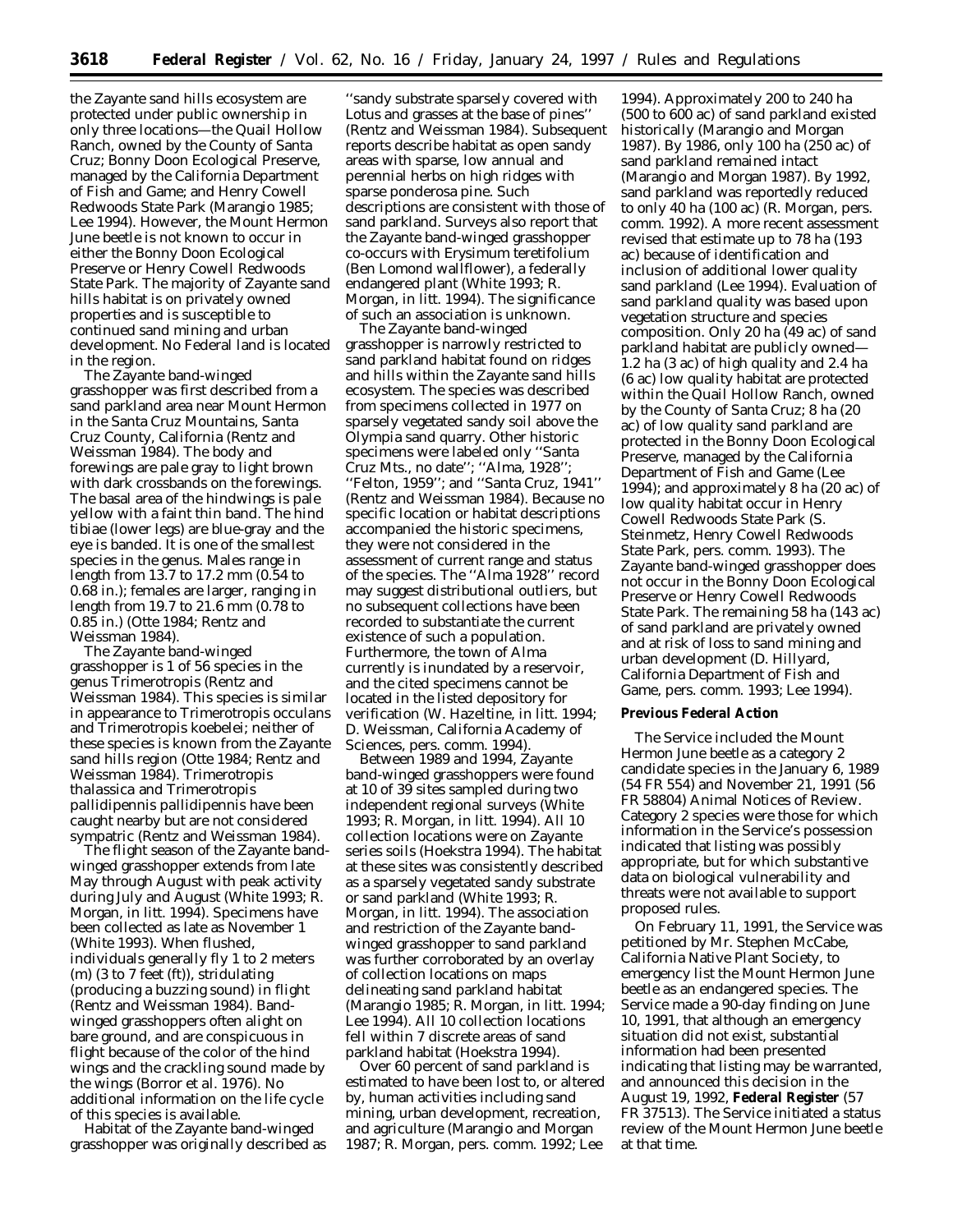The Service was petitioned on July 16, 1992, by Dr. David Weissman, California Academy of Sciences, to list the Zayante band-winged grasshopper as an endangered species. No separate 90-day finding was published for this species; final finding for the petitioned action was contained in a proposed rule, which included listing the Zayante band-winged grasshopper as endangered (59 FR 24112).

The Service learned of the status of, and threats to, the Santa Cruz rain beetle (*Pleocoma conjungens conjungens*) during status reviews of the Mount Hermon June beetle and Zayante bandwinged grasshopper. During the status reviews of the three taxa, the Service examined the available literature and data on life history, ecology, locality records, and species' ranges. Sources of status and threat information for the Mount Hermon June beetle, Zayante band-winged grasshopper, and Santa Cruz rain beetle included reports and plans supplied by proponents of the listing and reviewing agencies' plans for development projects within the range of these three species, and reviewing published and unpublished data from scientists with expertise on these taxa and their habitat needs.

On May 10, 1994, the Service published a proposed rule in the **Federal Register** (59 FR 24112) to list the three insects as endangered. The proposed rule constituted the final finding for the petitioned actions for the Mount Hermon June beetle and Zayante band-winged grasshopper, in accordance with section  $4(b)(3)(B)(ii)$  of the Act. The proposed rule opened a public comment period through July 11, 1994, to allow submission of new and additional information on the species and written comments from the public. A public hearing was requested by Dr. William Hazeltine of Oroville, California on May 30, 1994. A Notice of Public Hearing and Extension of Public Comment Period was published on June 29, 1994 (59 FR 33484). This notice extended the public comment period through August 1, 1994. The public hearing was held on July 18, 1994, in Santa Cruz, California and allowed presentation of both oral testimony and written comments. A notice reopening the public comment period through October 31, 1994, was published on September 1, 1994 (59 FR 45254). The comment period was reopened to allow submission of additional comments and information concerning the proposed rule.

Based upon information received during the cited public comment periods, the proposed listing of the Santa Cruz rain beetle has been

withdrawn by the Service. A notice withdrawing the proposal is published in the **Federal Register** concurrently with this final rule.

# **Summary of Comments and Recommendations**

In the May 10, 1994, proposed rule and associated notifications, all interested parties were requested to submit factual reports or information that might contribute to the development of a final rule. Appropriate Federal and State agencies, County and local governments, scientific organizations, and other interested parties were contacted and requested to comment. The initial 60-day comment period was extended through August 1, 1994 (59 FR 33484), and reopened from September 1, 1994, through October 31, 1994, to allow submission of additional comments (59 FR 45254). Newspaper notices were published in the Santa Cruz Sentinel on September 22, 1994, and in the San Jose Mercury News on September 30, 1994, inviting general public comment.

The Service received a written request from Dr. William Hazeltine of Oroville, California for a public hearing. The public hearing was held on July 18, 1994, at the Santa Cruz County Government Building in Santa Cruz, California. Each speaker was provided 5 minutes to present oral testimony concerning the proposed rule; written comments also were accepted at the public hearing. Approximately 40 individuals attended the public hearing; 17 presented statements.

Seventy three comments, including those of 1 Federal agency, 1 State agency, 3 local government officials, and 50 private groups and individuals, were received during the comment periods and public hearing. Several people submitted more than one comment to the Service. Forty one comments supported, 27 expressed concerns, and 5 were neutral on the proposed action. Several comments contained significant data and information concerning the biology, ecology, range, and distribution of the subject species. This information was evaluated and incorporated into the final determination as appropriate.

Written comments and oral statements presented at the public hearing and received during the comment periods are addressed in the following summary. Written and oral comments were given full and equal consideration. Comments of a similar nature or point are grouped into a number of general issues. These issues and the Service's response to each are discussed below.

*Issue 1:* Numerous respondents concluded that listing the three insect species would have adverse economic and social effects. Several commenters felt that residential and commercial development would be stopped or hindered. Other commenters were concerned about effects to local mining and railroad businesses. Three commenters requested that the Service consider and analyze possible socioeconomic impacts. A representative of the Department of the Interior Bureau of Mines (Bureau) offered the Bureau's assistance with such analysis. Another commenter concluded that the Service failed to include Regulatory Flexibility Act analysis. Some commenters stated that the listing would turn public opinion against preservation of endangered species, and discredit conservation organizations, the Act, and other environmental organizations. Several commenters charged that the Act was being subverted by proponents of the listing and the Service for political purposes, including habitat protection, land use control, and development restriction. On the other hand, several respondents asserted that the economic effects of the listing were being exaggerated by opponents. They argued that individual property and homeowners would not be significantly affected since most of the known occurrences were on a small number of large properties. Proponents also cited the uniqueness of the ecosystem and its flora and fauna as a reason to list the species.

*Service Response:* These comments address a diversity of economic, social, and political issues. However, section 4(b)(1)(A) of the Act requires that a listing determination be based solely on the best scientific and commercial data available. The legislative history of this provision clearly states the intent of Congress to ''ensure'' that listing decisions are ''based solely on biological criteria and to prevent non-biological criteria from effecting such decisions'' (H.R. Rep. No. 97–835, 97th Cong. 2d Sess. 19 (1982)). As further stated in the legislative history, ''economic considerations have no relevance to determinations regarding the status of species.'' Because the Service is specifically precluded from considering economic impacts in a final determination on a proposed listing, possible economic consequences of listing the insects were not considered.

*Issue 2:* One commenter concluded that listing the Mount Hermon June beetle and Zayante band-winged grasshopper would usurp local land use planning authorities.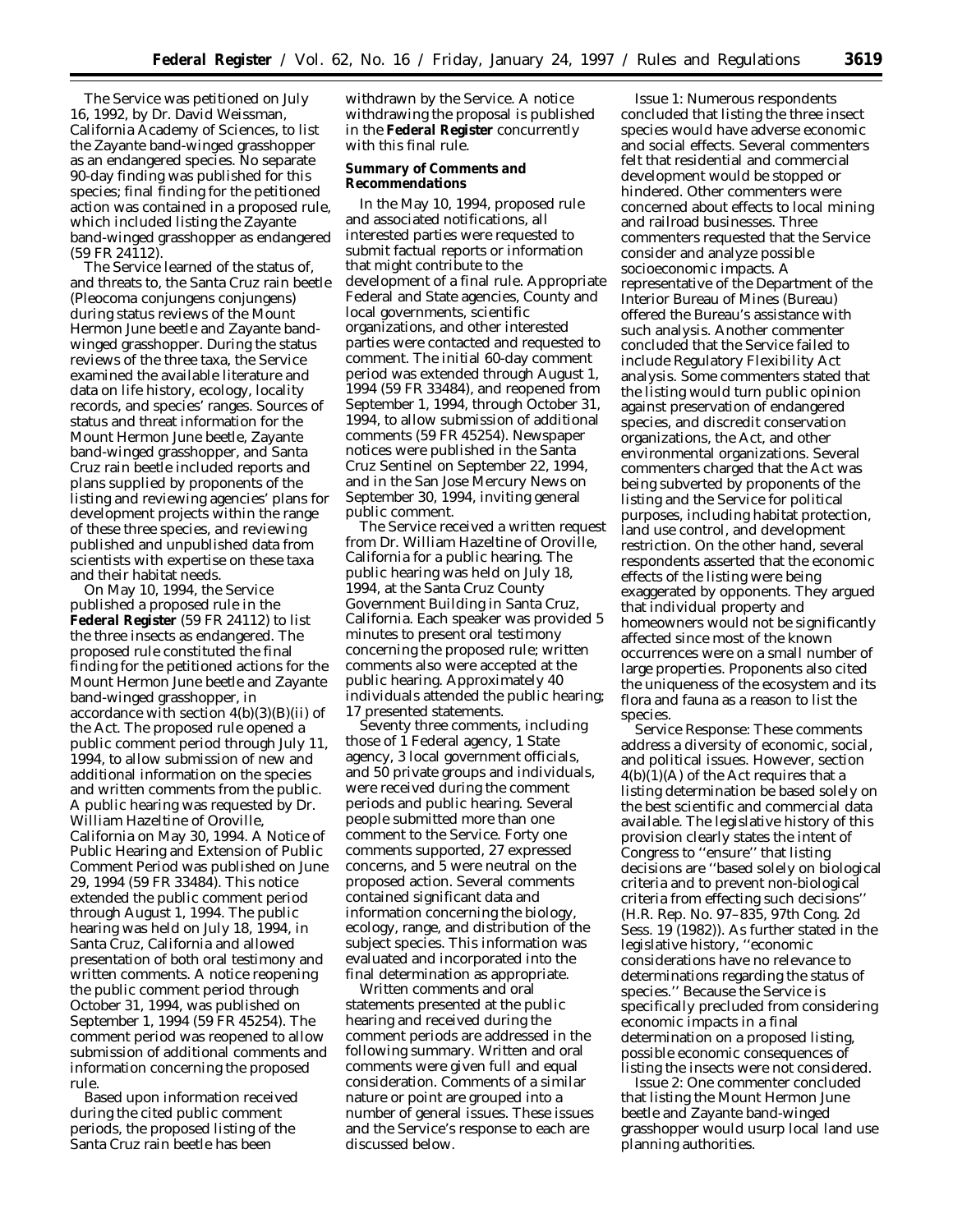*Service Response:* The Act does not empower the Service or any other Federal agency with land use planning authorities. Therefore, local planning responsibilities would remain intact.

*Issue 3:* One commenter concluded that land owners would be required to prove a species not to be endangered as a condition of take permits.

*Service Response:* Section 10 of the Act describes procedures for permitting exemption from take prohibitions. Such permission may only be granted if the activity does not preclude the continued existence and eventual recovery of the listed species. Permit applicants are not required to demonstrate species' lack of endangerment.

*Issue 4:* Three commenters concluded that prohibitions against ''take'' of listed species, as defined in the Act, would violate constitutional prohibitions against take of private property without compensation. Two commenters requested that the Service conduct a takings implication analysis.

*Service Response:* If an action would not harass, harm, kill, or otherwise ''take'' a listed species, the prohibitions described in section 9 of the Act are not applicable. If an action would take a listed species, procedures for permitting exemptions from the Act's take prohibitions are established in section 10. The Attorney General of the U.S. has issued guidelines to the Department of the Interior (Department) regarding Taking Implications Assessments (TIAs). The Attorney General's guidelines state that TIAs used to analyze the potential for Fifth Amendment taking claims are to be prepared after, rather than before, an agency makes a restricted discretionary decision. In enacting the Act, Congress required the Department to list a species based solely upon scientific and commercial data indicating whether or not the species is in danger of extinction. The Service may not withhold a listing based upon economic concerns. Therefore, even though a TIA may be required, a TIA for a listing action is finalized only after the final determination whether to list a species is made.

*Issue 5:* One commenter concluded that recovery plans require coerced mitigation.

*Service Response:* Although recovery plans identify objectives, strategies, and specific actions necessary for the recovery of a species, the plans are guidance documents. Implementation of recovery plans is not mandatory under law.

*Issue 6:* Two commenters concluded that the Act was not intended for insects and that the species did not qualify under the definitions of the Act.

*Service Response:* The definition of ''fish and wildlife'' in the Act includes ''any member of the animal kingdom, including without limitation any mammal, fish, bird \* \* \*, amphibian, reptile, mollusk, crustacean, arthropod or other invertebrate.'' The Phylum Arthropoda (arthropods) includes insects. Because the Mount Hermon June beetle and Zayante band-winged grasshopper are recognized as distinct species, both taxa qualify for listing consideration under the Act.

*Issue 7:* One commenter questioned the Service's ability to protect endangered species. Two commenters did not believe that funds would be available to monitor the species, enforce the Act, or develop a recovery plan for insect species.

*Service Response:* Measures by which the Service can protect endangered species are described in the Available Conservation Measures section of this document.

*Issue 8:* One commenter asserted that the use of consultation under section 7 of the Act was equivalent to *ad hoc* administration for listed species, and that it avoided National Environmental Policy Act (NEPA) review and taking issues.

*Service Response:* Consultation processes defined in section 7 of the Act provide for coordination between the Service and other Federal agencies to ensure that Federal actions do not jeopardize the continued existence of listed species. Recovery plan guidance helps ensure that proposed actions are consistent with and support the recovery goals and objectives for listed species. The consultation process in no way exempts Federal agencies from compliance with NEPA or consideration of taking issues if required for a proposed action.

*Issue 9:* A number of respondents urged the Service to base any listing decisions on sound science using expert data and opinions. Another concluded that the data and analyses used in the proposed rule did not meet scientific standards of review. Several commenters requested that the data undergo peer review to evaluate additional information and to reconcile an expert's disagreement with the Service's proposed rule. Two commenters requested that the Service delay a final determination to allow for adequate evaluation and review of data.

*Service Response:* To ensure that listing decisions are based on sound scientific data, principles, and analyses, and in accordance with Service policies, expert opinions of independent and

appropriate specialists were solicited regarding pertinent data and assumptions used to make this final determination. All available data and assumptions concerning the biology and distribution of the species were provided to the reviewers. Their comments are summarized in the ''Peer Review'' section of this rule and have been incorporated as appropriate. As required by the listing regulations promulgated in 50 CFR part 424, the Service has evaluated the available information and presented the data and assumptions for independent scientific review.

*Issue 10:* Several respondents were concerned with the credibility of available data. Individual collectors were criticized by various commenters for lacking expertise or verifiable records. These collectors defended their credibility by citing professional qualifications and acceptance of data within the scientific community. Other commenters disputed the value of published versus unpublished data and documents.

*Service Response:* In making a listing determination, the Service is obligated to use the best available information. The quality and reliability of data used were evaluated against the following criteria—demonstrated experience or credentials of collectors, consistency with acceptable methodologies, and verifiability of data. If the quality or reliability of particular data was deemed to be inadequate, an appropriate explanation is provided. Similar standards were maintained for evaluation of published and unpublished material.

*Issue 11:* Three commenters cited unpublished reports that contained substantial information on the biology and range of the Mount Hermon June beetle and Santa Cruz rain beetle not included in the proposed rule. One commenter concluded that the Service ignored the reports and comments because the data refuted the proposed rule.

*Service Response:* Pertinent information contained in these reports has been incorporated into this final determination.

*Issue 12:* Several commenters felt that the proposed listing was based on erroneous assumptions and lack of collection. Two commenters contended that failure to collect specimens did not indicate absence of the species. Three commenters recommended that more thorough studies be conducted prior to a final determination.

*Service Response:* In preparing this final determination, the Service had available substantial collection data for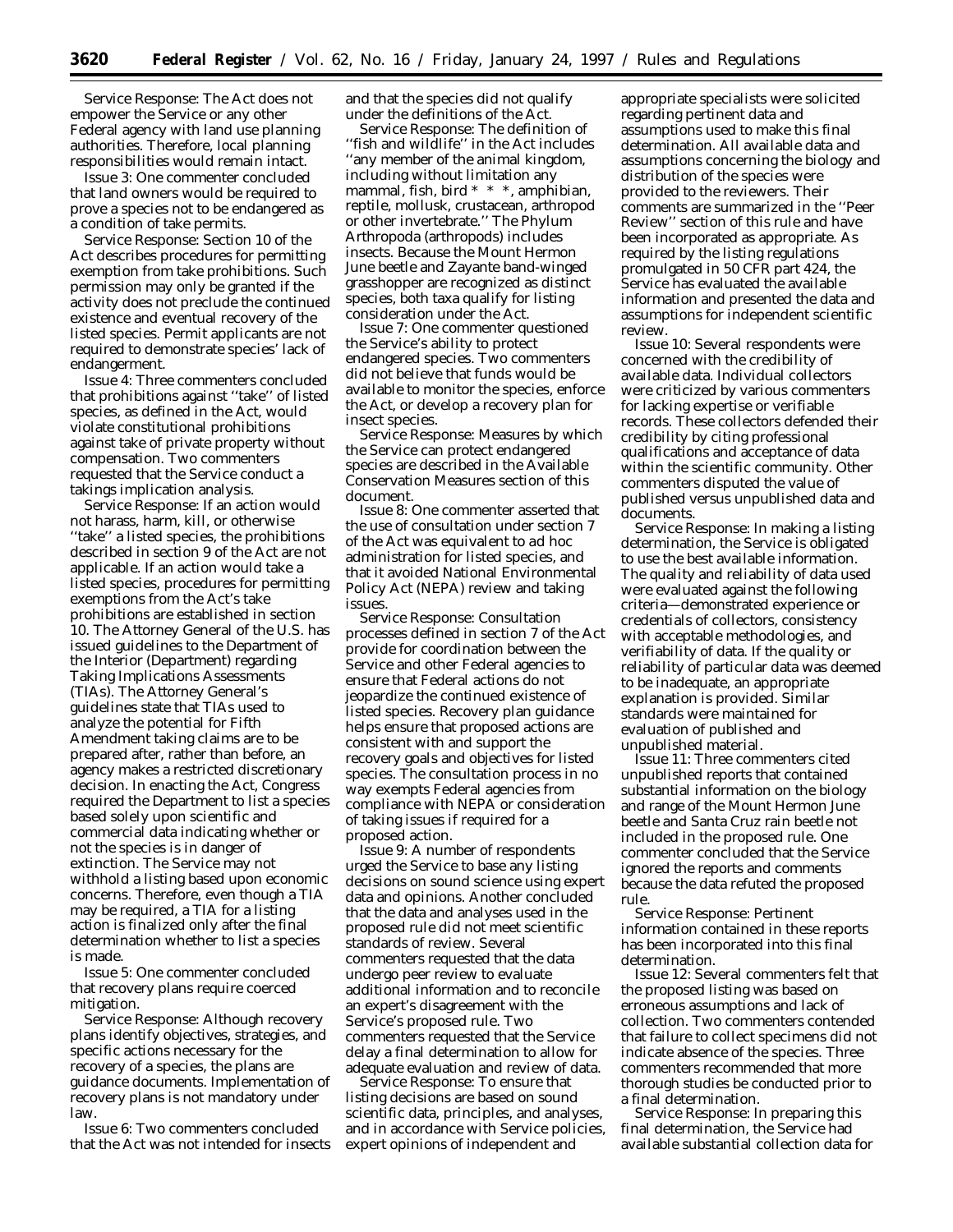the two species, including data from the petition to list the Mount Hermon June beetle, incidental collection records of this species, and the results of a 1993 regional survey. In addition, the Service reviewed the results of two independent regional surveys for the Zayante bandwinged grasshopper. These data were sufficient to determine the range and to evaluate the threats to the species. Peer reviewers concurred that assumptions were reasonable and appropriate.

*Issue 13:* Numerous commenters concluded that the proposed listing of the Mount Hermon June beetle was not supported by data and conclusions contained in survey reports and comments submitted by Dr. William Hazeltine, who studied the beetle from 1946 to 1952 and again from 1992 to 1994. These commenters, including Dr. Hazeltine, cited collections of Mount Hermon June beetles across a larger geographic range and in different habitat than the Zayante soils and sand parkland described in the proposed rule.

*Service Response:* The data contained in Dr. Hazeltine's 1993 survey report significantly expanded the known range of the Mount Hermon June beetle with 26 collection records reported from Ben Lomond to Scotts Valley. Hazeltine's data also showed the beetle to occur in chaparral habitats as well as sand parkland. However, Service analysis showed that the distribution of successful collection sites corresponded with the distribution of Zayante soils on which Zayante sand hills habitats are found. In addition, habitat on successful collection sites was described as sparsely vegetated sandy areas among chaparral and ponderosa pine. Service personnel visited the collection sites with Dr. Hazeltine and verified the habitats were consistent with descriptions of Zayante sand hills habitat. Thus, the Service concluded that the Mount Hermon June beetle is limited to Zayante sand hills habitat in the Ben Lomond-Mount Hermon-Scotts Valley area. Although this range is indeed larger than previously described and extends beyond sand parkland, the Mount Hermon June beetle remains endangered throughout all or a significant portion of its range to the extent that listing is appropriate.

*Issue 14:* Several commenters concluded that the proposal to list the Mount Hermon June beetle and Zayante band-winged grasshopper as endangered species lacked scientific evidence and was not supported by entomological information.

*Service Response:* All available data and information concerning the biology and status of these species was reviewed and evaluated by a Service entomologist, as well as independent peer reviewers. This material was considered to be sufficient for making a final determination on the proposed rule. The assumptions, data, analyses, and evidence used are presented throughout this document.

*Issue 15:* Several commenters criticized the proposed rule's dismissal of outlying specimens as scientifically irresponsible. Particularly cited were two Zayante band-winged grasshopper specimens reported from Alma which, according to the commenters, demonstrated the Zayante band-winged grasshopper had a much larger range and occupied additional habitats not acknowledged in the proposed rule. One commenter further asserted the Alma grasshopper specimens were collected by a reputable collector such that the label should be considered accurate. The same commenter noted a 1968 Mount Hermon June beetle specimen from ''Santa Cruz'' was dismissed in the proposed rule, and cited the existence of appropriate habitat in a location considered to be Santa Cruz.

*Service Response:* The Alma grasshopper specimens were collected in 1928 from an unknown specific location or habitat. Although the collector was reputable, the reliability of this record is questioned for the following reasons—the location label is non-specific and unverifiable such that the specimens may have been collected anywhere within several miles of Alma including the Ben Lomond-Mount Hermon-Scotts Valley area; collection attempts have not verified the existence of Zayante band-winged grasshoppers in areas of this region other than the Ben Lomond-Mount Hermon-Scotts Valley area; the specimens cannot be located in the listed depository for verification. The town of Alma is presently inundated by a reservoir; and the species has been found exclusively in sand parkland habitat. These specimens were used in the Service's analysis of the species' current range and after surveying all remaining sites that may have been potential habitat for this specimen in the ''Alma area,'' the Service concludes that no evidence exists that confirms the species may occur in this region other than currently known location records.

The Mount Hermon June beetle specimen was not helpful in the range analysis because of a nonspecific location label. The Service agrees that suitable Zayante sand hills habitat occurs within areas considered to be ''Santa Cruz,'' as stated on the specimen's label rendering it of little

use in determining other areas to be included in the extensive surveys.

*Issue 16:* Many commenters felt population sizes and trends were an important consideration in evaluating the status of a species, and the proposed rule failed to demonstrate any historic population decline or loss. One commenter claimed current abundances of Mount Hermon June beetle were comparable to those observed 45 years ago, thus, refuting the proposal to list the species as endangered. Another argued the Service was trying to list a habitat since an assessment of population trends did not exist.

*Service Response:* The only available information on historic population levels is the number of specimens preserved in collections and the reports of Dr. William Hazeltine. Dr. Hazeltine reported 20 to 30 males per night could be collected near his house in Mount Hermon in the years 1946 through 1952. At that same site in 1993, only eight males were captured at light traps. While this might suggest a decline in numbers, historic population trends are not one of the five factors to be considered in determining whether a species is endangered or threatened. Population trends of insect species are not useful for determining endangered status because their abundances can fluctuate substantially from year to year. Furthermore, some insect species, like the Mount Hermon June beetle and Zayante band-winged grasshopper, may be very abundant in localized populations, yet susceptible to extirpation by a single action or event. Therefore, threats must be evaluated irrespective of population estimates.

*Issue 17:* A number of commenters concluded that the proposed rule did not provide evidence that habitat loss threatened the Mount Hermon June beetle and Zayante band-winged grasshopper. Two commenters cited the collection of Mount Hermon June beetles near houses. Other commenters concluded that the effects of pesticides and vegetation changes were not sufficiently evidenced. One commenter suggested that vegetation changes would not affect the Mount Hermon June beetle because larvae have been observed to feed on a variety of roots.

*Service Response:* The effects of habitat loss and alteration are well documented and recognized as the principal factor in declines of insect species as well as most other taxa (See Pyle 1981 for relevant bibliographic references). Insects are particularly vulnerable because of their high degree of evolutionary specialization and subsequent dependence on specific edaphic conditions, microclimate,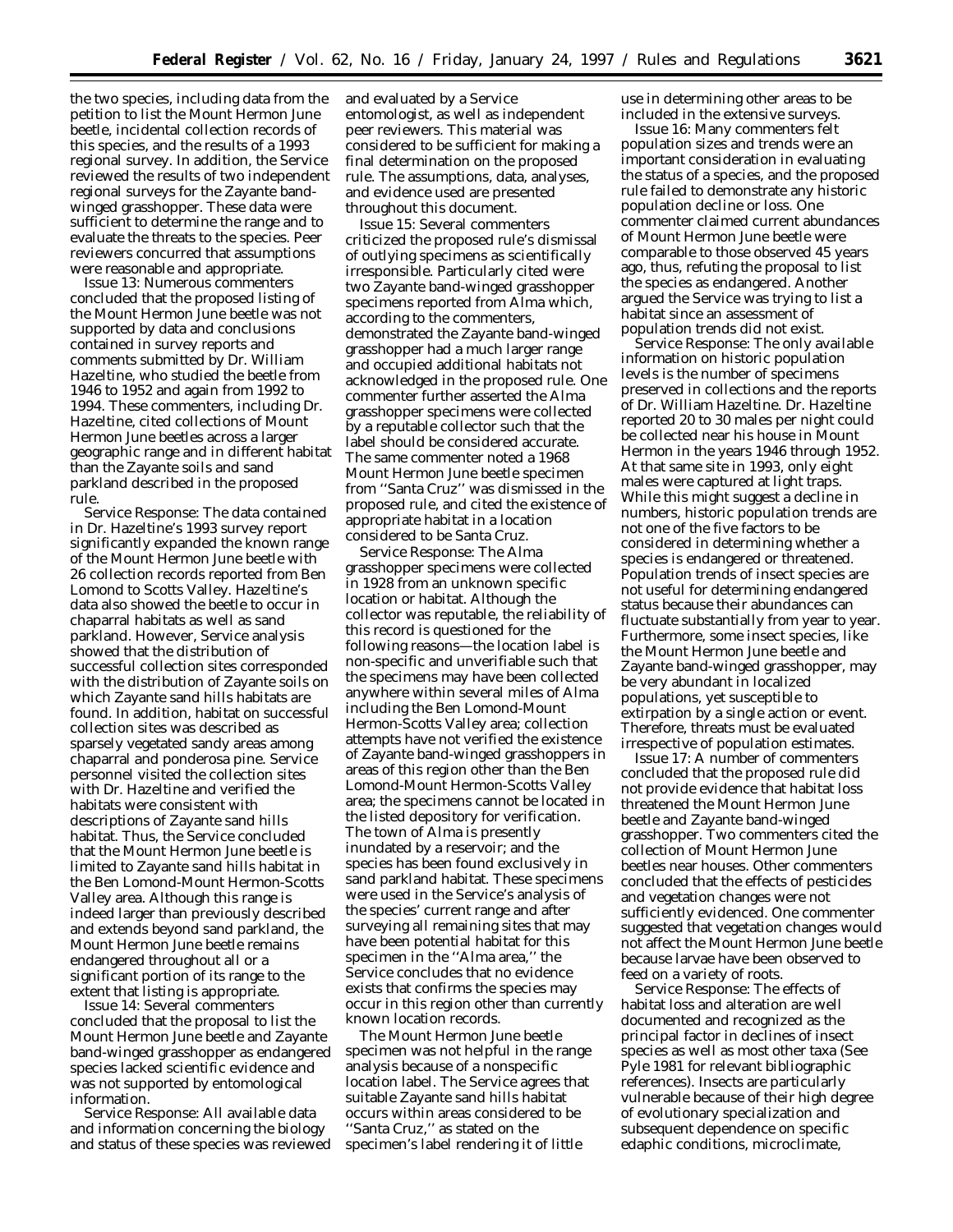vegetation, and cohabitants of particular habitats. Indirect evidence of the effects of habitat loss on the Mount Hermon June beetle and Zayante band-winged grasshopper is seen in the failure to collect specimens within mined areas, even when both species were observed on adjacent undisturbed habitat at the same time. Documented links between habitat loss and alteration, and the decline or extinction of other species provide additional evidence of the significance of this threat. The collection of Mount Hermon June beetles near houses does not refute the negative effects of habitat loss because the beetles may simply have been attracted to lights from nearby suitable habitat, or may occur in remnant patches of undisturbed soil and vegetation. Populations that do persist among developments remain at risk of naturally occurring extinction because of potentially low numbers and isolation from other populations.

The effects of pesticides on insects and other taxa are similarly recognized and documented. While most pesticide application may not penetrate the soil and affect fossorial Mount Hermon June beetle larvae and females, the Zayante band-winged grasshopper is susceptible to pesticide effects. The current significance of these effects is not known.

The impact of vegetation changes also is unknown at this time. Some related species are known to feed on the roots of exotic plant species and orchard trees. However, no evidence establishes whether Mount Hermon June beetle larvae will feed on plants not naturally found in Zayante sand hills ecosystem. Therefore, the Service recognizes vegetation change as a potential threat of unknown significance. Habitat loss remains the primary threat to the Mount Hermon June beetle and Zayante bandwinged grasshopper.

*Issue 18:* One commenter stated that the limited distribution of a species was not sufficient evidence for making a determination to list a species.

*Service Response:* The determination to list a species as endangered is based upon the evaluation of the current and future threats to the species from the five factors listed in section 4(a) of the Act. The range of a species is only considered when determining whether the species is threatened throughout all or a significant portion of its range. Species with limited distributions are more susceptible to extirpation because a given threat would affect a greater proportion of the species' range.

*Issue 19:* Two commenters challenged estimates that sand parkland habitat is limited to about 40.5 ha (100 ac) and

requested that the sand parkland habitat be mapped. Another requested that historic habitat loss be documented in maps.

*Service Response:* A description of sand parkland habitat is provided in the Background section of this rule. The 40 ha (100 ac) estimates of sand parkland were made during studies delineating the habitat in the mid-1980s. A more recent study completed in 1994 revised the estimate upward to 78 ha (193 ac) of sand parkland (Lee 1994). The Service used the more recent data in this final determination. Maps showing the distribution and extent of existing sand parkland habitat are included in a report entitled ''Preservation study: sand hills biotic communities of Santa Cruz County, California'' (Marangio 1985) and in a forthcoming report from the California Department of Fish and Game (Lee 1994). Production of maps documenting historic habitat loss would be speculative since no records were kept. Furthermore, such documentation is unnecessary for the listing determination since the listing factors address only current and projected status and threats. Discussions and estimates of historic habitat losses are intended only to provide a historical context to the Zayante sand hills ecosystem.

*Issue 20:* One commenter concluded that the generic name *Polyphylla* was invalid for the Mount Hermon June beetle because *Polyphylla* did not conform to the International Rules of Zoological Nomenclature.

*Service Response:* Based upon consistent use in historic and recent taxonomic literature (Cazier 1938, 1940; Young 1967, 1988), *Polyphylla* is considered a valid genus. In addition, throughout this literature, the rank of *Polyphylla barbata* as a species has been retained such that a change in the generic label would represent only a nomenclatural shift.

*Issue 21:* One commenter suggested that revegetation of sandy areas coupled with reintroduction of female Mount Hermon June beetles could remediate any population losses, thus eliminating the need to list the species. The commenter also concluded that listing of the Zayante band-winged grasshopper could be precluded by revegetation of areas which individuals could colonize. Contrary opinions noted that no restoration efforts of sand parkland have been successful and at least one large revegetation effort at a quarry has been abandoned.

*Service Response:* The Service supports the development and implementation of habitat restoration efforts. However, no successful

demonstrations of restoration of Zayante sand hills habitat are known. The Service has received depositions from experts stating that the technical feasibility of such restoration is uncertain. Therefore, continued existence of the Mount Hermon June beetle and Zayante band-winged grasshopper cannot be assured through these attempts.

*Issue 22:* One commenter concluded that collectors did not threaten the species because there are few collectors and the species' activity periods would likely discourage all but the most dedicated. Furthermore, the loss of some male Mount Hermon June beetles was unlikely to affect the reproductive capacity of populations because males could mate with several females. Collection was also limited by permit requirements on public lands and restricted access to private property.

*Service Response:* The Service concurs that collection of the species currently poses little if any threat to the Mount Hermon June beetle and Zayante band-winged grasshopper.

*Issue 23:* One commenter concluded that the Mount Hermon June beetle could adapt to altered habitat. As evidence, the commenter cited the large number of insect species known, and the short life cycles and life history traits which would enable more rapid evolution and adaptation.

*Service Response:* The great diversity of insects is reflective of extraordinary adaptive speciations and specializations. However, such evolutionary changes rarely occur at a rate comparable to that of human environmental alteration. Consequently, neither the Mount Hermon June beetle nor the Zayante band-winged grasshopper would likely evolve adaptations with the rapid changes of habitat.

*Issue 24:* One commenter concluded that the reported 50 percent loss of sand parkland habitat would only fractionally reduce the population of the species, citing a ''rule of thumb'' that a 90 percent reduction in habitat would result in a 50 percent reduction in the number of species present.

*Service Response:* The ''rule of thumb,'' publicized by E.O. Wilson and Peter Raven, noted proponents of conservation of biological diversity, refers to species loss, not population loss. If the Zayante sand hills habitat were to be reduced to 10 percent of its original extent, one half of all the species found there would be expected to go extinct (Wilson 1992). Which species would be lost cannot be predicted. Because this logarithmic relationship predicts extinction of some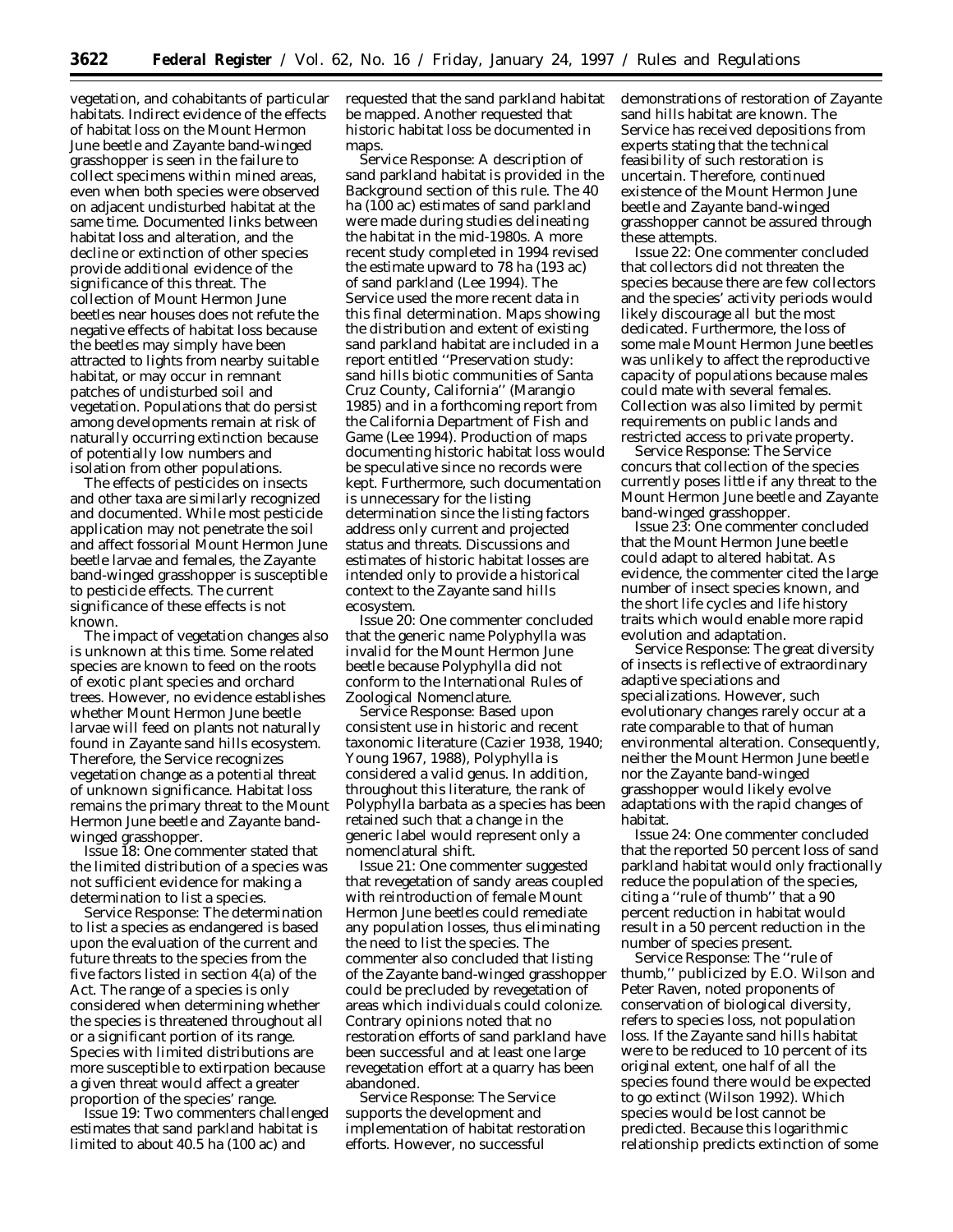species following even partial habitat loss, it supports, rather than refutes, the Service's determination that the Mount Hermon June beetle and Zayante bandwinged grasshopper are threatened with extinction.

*Issue 25:* Several respondents stated that the Service should designate critical habitat since the habitat of the species is known and because habitat loss is the primary threat. Others concluded that the Service did not designate critical habitat to avoid review of the proposed listing under NEPA.

*Service Response:* Although the habitats and ranges of the species are known and described in this rule, designation of critical habitat as defined in the Act was determined to be not prudent at this time because no benefit to the species would result. For reasons discussed in the NEPA section of this document, rules issued pursuant to section 4(a) of the Act do not require preparation of an Environmental Impact Statement (EIS). The courts held in Pacific Legal Foundation v. Andrus, 657 F2d. 829 (6th Circuit 1981) that an EIS is not required for listing under the Act. The decision noted that EISs on listing actions do not further the goals of NEPA or the Act. Thus, this listing action is exempted from NEPA review, regardless of critical habitat designation.

*Issue 26:* One commenter suggested that the species be listed as threatened to allow greater regulatory flexibility and the implementation of special rules under section 4(d) of the Act.

*Service Response:* Based upon evaluation of the status and threats to the species, the Service has determined that the Mount Hermon June beetle and Zayante band-winged grasshopper are in danger of extinction throughout all or a significant portion of their ranges and therefore qualify for endangered status. Listing the species as threatened to provide for regulatory flexibility would ignore requirements of the Act to base determinations solely on the best scientific and commercial data.

*Issue 27:* One commenter suggested that the species could be exempted from protection under the Endangered Species Act if they were shown to be pest species.

*Service Response:* While some related species are known to be agricultural pests, no evidence exists that indicates either the Mount Hermon June beetle or the Zayante band-winged grasshopper are pest species. The Zayante sand hills habitat does not support significant agricultural crops on which either species feed. In addition, the two species are not considered as pests in backyard gardens.

*Issue 28:* One commenter asserted that existing parks were sufficient to guarantee the continued existence of the insects. Two others cited a recent stipulation agreement between a private quarry, the County of Santa Cruz, and local conservation groups, which would provide for the preservation of Zayante sand hills habitat. One commenter noted, though, that the preservation of the habitat is contingent upon the \$3.5 million acquisition of the South Ridge parcel, and that funds have not yet been committed.

*Service Response:* The Mount Hermon June beetle and Zayante band-winged grasshopper are known to occur in only one of the three publicly owned properties in the region. Although the Quail Hollow Ranch affords protection to Zayante sand hills habitat, the park does not have specific mandates to manage for these species, and protection from adverse impacts of habitat degradation from illegal activities is not assured. Both species also occur within the areas to be preserved under the cited stipulation. However, preservation of these populations is uncertain pending acquisition of the South Ridge property.

*Issue 29:* Several commenters concluded that State and local legislation and regulations, such as the mitigation requirements of the California Environmental Quality Act (CEQA), provide sufficient protection for the two insect species. Commenters cited revegetation efforts at local quarries, the above-mentioned stipulation agreement, and protection of sand parkland habitat in a development project by the City of Scotts Valley as examples of successful protection. Contrary views were expressed by commenters citing past failures of city governments to enforce protection of rare species, and the abandonment of revegetation plans at a sand quarry.

*Service Response:* While existing legislation and regulations may require mitigation or other compensation for impacts to sensitive or rare species, they do not ensure the continued existence of the Mount Hermon June beetle and Zayante band-winged grasshopper. For example, CEQA provides for ''Statements of Overriding Consideration'' which allow projects to proceed despite unmitigated adverse **impacts** 

*Issue 30:* Three commenters requested that all data, information, and results of investigations be available for review by interested parties.

*Service Response:* All documents, records, and correspondence relating to this listing, including data, survey results, analyses, supporting information, and public comments are

included in the administrative record available for review by the public by appointment, during normal business hours, at the Ventura Field Office. Appointments can be made by contacting the Field Supervisor. See **ADDRESSES** section.

*Issue 31:* One commenter asked if this listing was in response to a lawsuit settlement with the Sierra Club.

*Service Response:* This listing is not in response to a lawsuit settlement with the Sierra Club. The listing of the Mount Hermon June beetle and Zayante bandwinged grasshopper is in response to petitions submitted by private citizens.

*Issue 32:* One commenter suggested that the Service conduct field work to assess the status of the species.

*Service Response:* The Service's responsibility under the Act is to compile and review the ''best available information'' concerning the biology, status, and threats to species. During the listing process the Service makes efforts to verify information through field visits and surveys. Primary data collection, however, is generally conducted by individuals outside the Service.

*Issue 33:* One commenter asserted that proponents of the listing should be responsible for demonstrating that a species is endangered.

*Service Response:* Petitioners and listing proponents are expected to provide the Service with pertinent data concerning the biology and threats to a species to demonstrate that listing may be warranted. After that time, the Service solicits and reviews all available information to make decisions regarding proposed rules and final determinations.

*Issue 34:* One commenter concluded that a conflict of interest existed for commenters who were involved in a court settlement regarding preservation of sand parkland habitat.

*Service Response:* Any member of the public, regardless of affiliation or position, is invited to submit comments on a proposed rule during the open comment period.

*Issue 35:* Three commenters stated that the Service's notification of the public regarding the proposed rule was inadequate. One commenter requested that all landowners be directly notified, and that notices be published in newspapers.

*Service Response:* The Service provided notification of the proposed rule to the public through processes required in the Act, including publication of findings and rules in the **Federal Register**, publication of notices in local newspapers, and letters to government officials, planning offices, regulatory agencies, and other interested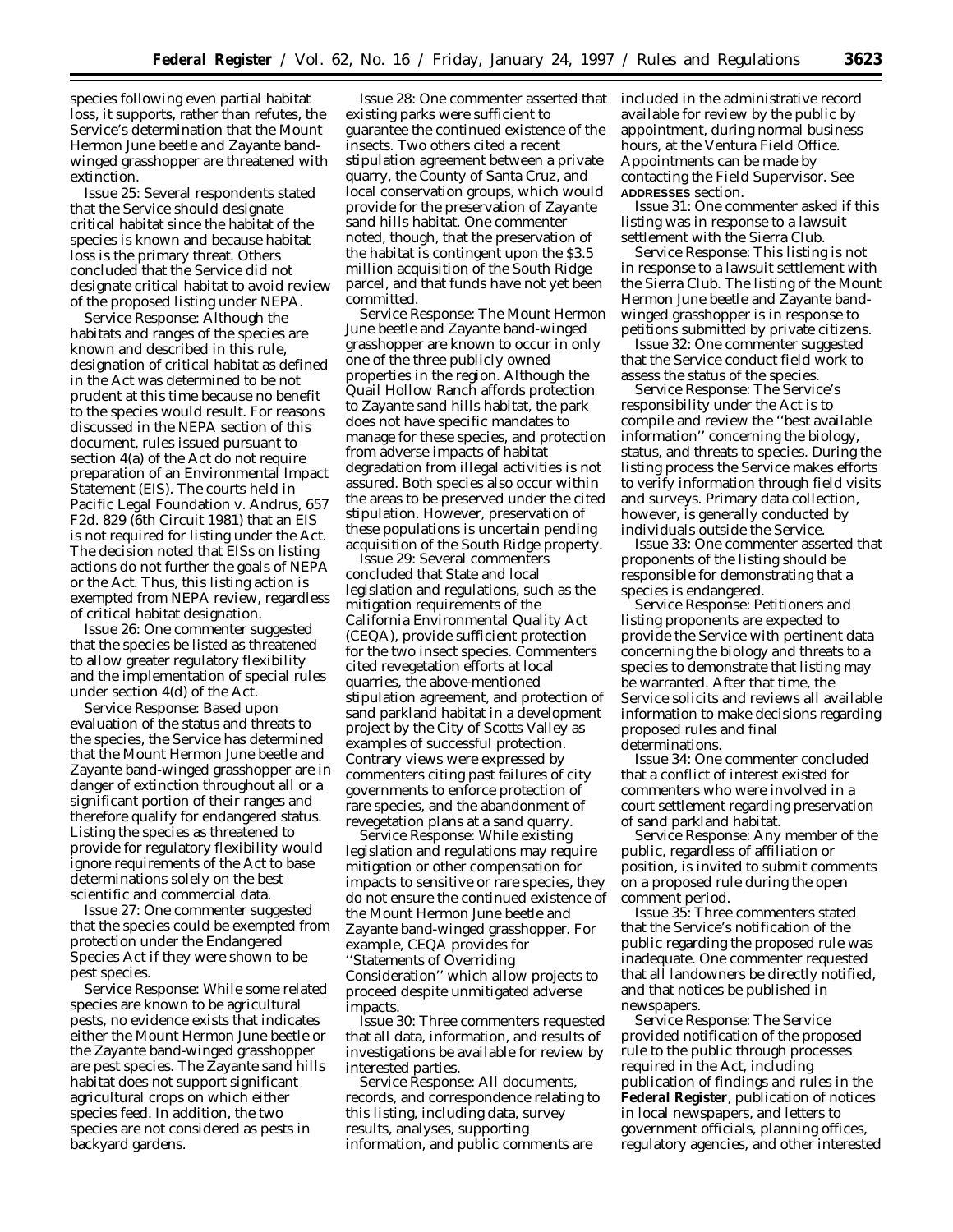parties as described at the beginning of this section. Direct notification of all landowners was attempted by the Service to the extent practical.

*Issue 36:* One commenter stated that the Service failed to publish a 90-day finding that the petition to list the Zayante band-winged grasshopper may be warranted, and failed to make a 12 month determination following the August 19, 1992, notice for the Mount Hermon June beetle. Disputing the Service's inclusion of such notices in the proposed rule, the commenter stated such failures prevented the submission of information and comment, and recommended the proposed listing be invalidated.

*Service Response:* The Service's 90 day finding regarding the Zayante bandwinged grasshopper was made on September 25, 1992 but was not published in the **Federal Register** prior to publication of the proposed rule. The proposed rule constituted the required 12-month determinations regarding both the Zayante band-winged grasshopper and the Mount Hermon June beetle. At that time, extensive comment periods and a public hearing allowed all interested parties to provide comments and information concerning the proposed action. All input was considered in preparation of the final determination.

#### **Peer Review**

In accordance with policy promulgated July 1, 1994 (59 FR 34270), the Service solicited the expert opinions of independent specialists regarding pertinent scientific or commercial data and assumptions relating to the taxonomy, population models, and supportive biological and ecological information for species under consideration for listing. The purpose of such review is to ensure listing decisions are based on scientifically sound data, assumptions, and analyses, including input of appropriate experts and specialists.

The data and assumptions regarding the Mount Hermon June beetle and Zayante band-winged grasshopper were each reviewed by three specialists. Peer reviewers were identified through inquiries to research institutions, universities, and museums for individuals with recognized expertise with the subject taxa. The reviewers were asked to comment upon specific assumptions and conclusions regarding the species. Their comments have been incorporated into the final rule as appropriate and are summarized below.

Reviewers of the Mount Hermon June beetle information agreed that, although estimates were speculative, the flight

range of male beetles may be limited. Male beetles were attracted to lights, but the maximum distance traveled was unknown, dependent upon the visibility and relative strength of the light compared to other attractive stimuli such as female pheromone or moonlight. All reviewers emphasized the dependence of fossorial larvae and females on the specific conditions of the soil. The reviewers also concurred with the Service's conclusion that the Mount Hermon June beetle was limited to the Zayante sand hills habitat. One reviewer commented that males may occasionally be trapped in adjacent habitats, but they probably represent artifacts of random dispersal and not colonization of different habitat communities. The same reviewer also suggested the beetle may occur in more densely vegetated areas of chaparral as well as open sandy areas.

Excavation, soil compaction, and vegetation removal within Mount Hermon June beetle habitat are recognized as activities expected to adversely affect the species. Landscaping may have some impact. The reviewers anticipate the application of some pesticides, such as soil permeants, could have a negative effect. Adjacent light sources should not be detrimental to the species, although male Mount Hermon June beetles may be attracted away from their habitat. Collection was not considered to significantly threaten the species. One reviewer suggested additional investigations to assess specific life history, distributional, and other ecological information before proceeding with the listing. Another reviewer commented that the survey reports and other information submitted to the Service concerning the biology of the beetle were based upon erroneous and unfounded assumptions, poor methodology, and hearsay. Nonetheless, the Service's comparison of collection records and independent soil and habitat data was considered a sufficiently rigorous analysis for concluding the species to be of limited range and associated with the Zayante sand hills ecosystem.

The reviewers of the Zayante bandwinged grasshopper information agreed that substrate was an important, but not a sole, determining factor for grasshopper distributions. An assumption that exchange of individuals between isolated populations would be infrequent because of short observed flight distances was questioned by one reviewer but supported by another's experience with other *Trimerotropis* species. Two reviewers agreed with the dismissal of non-specifically labeled historic specimens, but cautioned that

additional investigation of the outlying areas may be warranted if suitable habitat exists. The third reviewer felt that information should be considered reliable unless shown otherwise. In the absence of sand parkland habitat elsewhere, all reviewers concurred with the Service's conclusion that the Zayante band-winged grasshopper was restricted to sand parkland habitat. The grasshopper would unlikely occur in adjacent habitats such as redwood forest, chaparral, grasslands, or coastal habitats. Excavation, soil compaction, vegetation removal, landscaping, and pesticides were all recognized as adverse activities affecting the grasshopper. One reviewer noted that collection of specimens from areas adjacent to mining operations suggests the species is not particularly impacted by nearby activities. One reviewer also questioned the distinctiveness of the grasshopper as a separate species, but deferred final judgment to others more familiar with the specimens. A reviewer familiar with the specimens and the genus *Trimerotropis* confidently defended the Zayante band-winged grasshopper as a full species.

#### **Summary of Factors Affecting the Species**

After a thorough review and consideration of all information available, the Service has determined that the Mount Hermon June beetle (*Polyphylla barbata*) and the Zayante band-winged grasshopper (*Trimerotropis infantilis*) should be classified as endangered species. Procedures found at section 4 of the Act and regulations implementing the listing provisions of the Act (50 CFR part 424) were followed. A species may be determined to be endangered or threatened due to one or more of the five factors described in section 4(a)(1). These factors and their application to the Mount Hermon June beetle and the Zayante band-winged grasshopper are as follows:

*A. The present or threatened destruction, modification, or curtailment of their habitat or range.* Habitat destruction and modification are recognized as the primary threats to insect species (Pyle 1981) because of their narrow distributions and dependence on specific food plants or edaphic conditions. Both the Mount Hermon June beetle and Zayante bandwinged grasshopper are restricted to portions of the Zayante sand hills ecosystem in the Ben Lomond-Mount Hermon-Scotts Valley area of Santa Cruz County, California. The Mount Hermon June beetle occurs in sand parkland and other sparsely vegetated sandy areas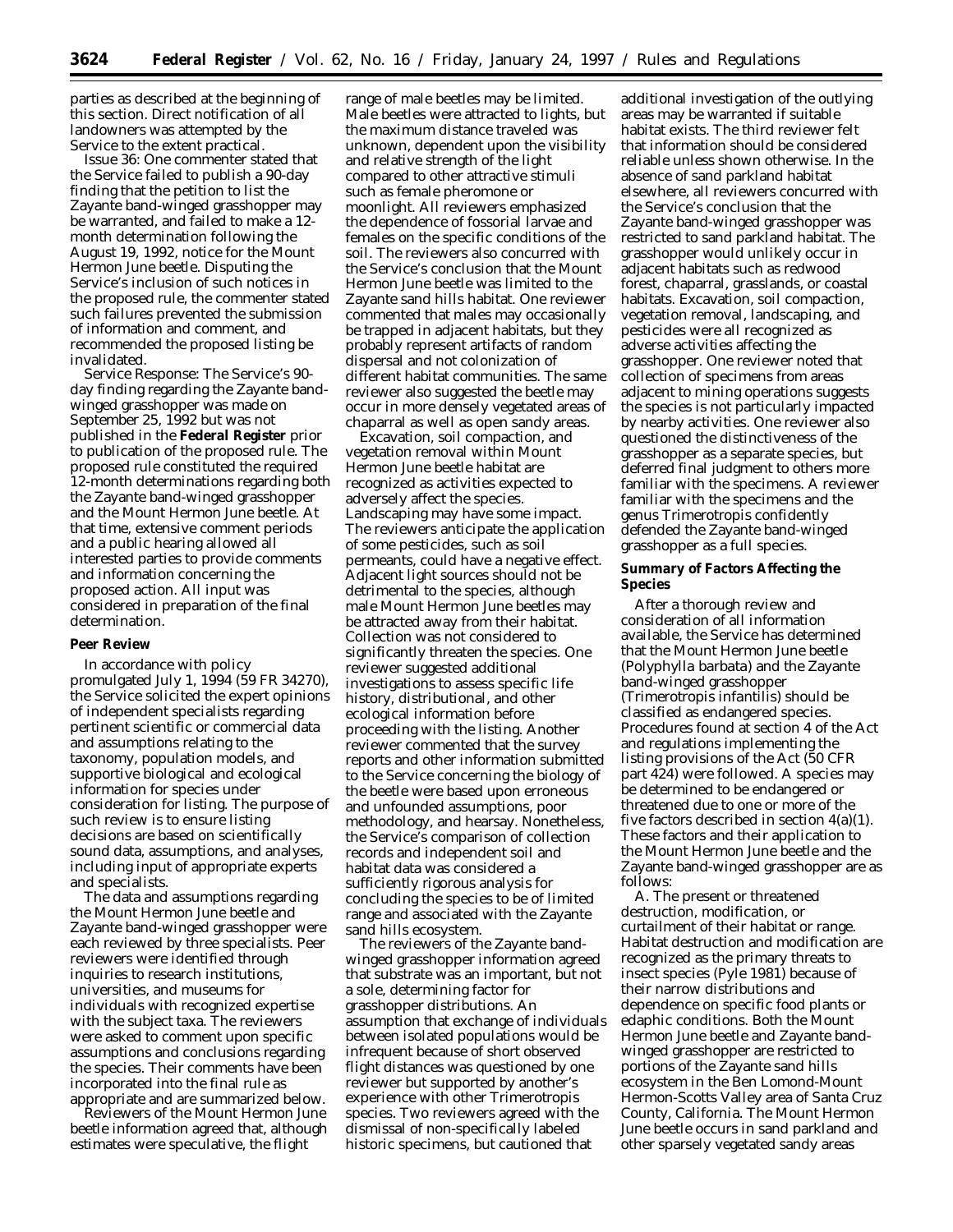within the Zayante sand hills ecosystem. The Zayante band-winged grasshopper is narrowly restricted to sand parkland on ridgetops and saddles. Both species are imminently endangered by ongoing and threatened destruction and adverse modification of their habitats by one or more of the following activities—sand mining, urban development, recreational use of habitat, and agriculture.

The ranges of both species are limited by the substrate found in the Zayante soils, and the availability of suitable food plants within the Zayante sand hills and sand parkland habitats. The Mount Hermon June beetle is threatened by excavation and construction activities that crush or expose fossorial larvae and females, resulting in mortalities and elimination of reproductive populations (W. Hazeltine, *in litt.* 1994). Clearance of native Zayante sand hills vegetation and cultivation of non-native plant species in landscaping also may adversely affect the Mount Hermon June beetle by eliminating food plants and disrupting the soil. The Zayante band-winged grasshopper is similarly threatened by removal and alteration of the sand parkland habitat.

Historically, approximately 2533 ha (6265 ac) of Zayante sand hills habitat occurred in Santa Cruz County. Over 40 percent of this habitat has disappeared, primarily due to urban development and mining; 1459 ha (3608 ac) currently remain in a natural state (Lee 1994). Sand parkland habitat has been more dramatically reduced; over 60 percent of this habitat has been lost, mostly to sand mining. An estimated 200 to 240 ha (500 to 600 ac) existed historically (Marangio and Morgan 1987; Lee 1994). By 1986, only 100 ha (250 ac) remained intact (Marangio and Morgan 1987). Currently, sand parkland is limited to approximately 78 ha (193 ac) (Lee 1994).

Sand mining and urban development are the most significant causes of habitat loss in the Ben Lomond-Mount Hermon-Scotts Valley region. Sand deposits within the Zayante sand hills habitat have been actively mined for construction purposes for at least five decades (Storie *et al.* 1944 in Griffin 1964). Three sand mines in the area are in operation and have permits to mine areas of sand parkland and Zayante sand hills habitat that are currently undisturbed (S. Smith, County of Santa Cruz Planning Department, pers. comm. 1994). Two of the three mines support little undisturbed habitat (S. Smith, pers. comm. 1996). The Service has been participating in the development of a multi-species habitat conservation plan (HCP) for the third mine, Quail

Hollow Quarry, within the San Lorenzo Valley in Santa Cruz County, California. The County of Santa Cruz, the owner and operator of the Quarry (respectively Granite Rock Company and Santa Cruz Aggregates), and intervenors (South Ridge Watershed Association, Sierra Club, and California Native Plant Society) entered into a Settlement Agreement in June of 1994 that resolved longstanding litigation regarding Granite Rock's right to continue mining at the site. As part of that Agreement, Granite Rock is permitted to continue mining in designated areas of the quarry site, subject to obtaining the necessary mining approvals, and portions of the site containing extremely significant biological resources, including the two insects, will be preserved in perpetuity through purchase of the South Ridge and through dedication of a conservation easement for the areas on the North and West Ridges containing sand parkland habitat. A fourth mine is closed at this time, but may reopen if funds become available (S. Smith, pers. comm. 1994). Seventeen of the 28 Mount Hermon June beetle collection locations, and 9 of the 10 Zayante bandwinged grasshopper collection sites are adjacent to areas used for sand mining.

Mining of sand from undisturbed areas would result in the destruction of habitat for the Mount Hermon June beetle and Zayante band-winged grasshopper. Permits held by the mining companies require revegetation efforts in mined areas as part of reclamation plans. However, such revegetation plans are considered inadequate to successfully restore the biological integrity of sand parkland and Zayante sand hills habitats; the technical feasibility of such restoration is questioned because of the diversity of the ecosystem's flora and fauna and the complexity of the soil facies and edaphic conditions (Davilla 1990; Gilchrist 1990; Murphy 1990).

Urban development also has resulted in significant alteration and loss of habitat. Construction of private homes, roads, and businesses has removed vegetation and modified soils through excavation, compaction, and disruption of soil horizons. More than 480 ha (1200 ac) of Zayante sand hills habitat have been developed for these purposes. Recent expansion of juvenile hall facilities near Mount Hermon eliminated portions of an area known to support Mount Hermon June beetles (W. Hazeltine, pers. comm. 1994). One site where Zayante band-winged grasshoppers were previously collected is now a parking lot (D. Weissman, pers. comm. 1993). Fourteen collection sites for Mount Hermon June beetles and two

known locations of Zayante bandwinged grasshoppers are adjacent to residential, commercial and public developments. The County of Santa Cruz and the City of Scotts Valley have existing plans, zoning designations, and approved permits for continued development in these areas (Marangio 1985; Lee 1994), thereby further reducing and fragmenting Zayante sand hills habitat.

Recreational uses of Zayante sand hills habitats may adversely affect the Mount Hermon June beetle and Zayante band-winged grasshopper through habitat disturbance and degradation. Recreational uses include off-road vehicles (ORVs), equestrian activities, hiking, bicycling, and camping. These activities crush and remove vegetation, cause compaction of soils, promote soil erosion, and occasionally result in oil and gasoline spills. Off-road motorcycle events (200+ people) occur on sand parkland (A. Haynes, San Lorenzo Water District, pers. comm. 1993). Offroad vehicle damage also is noted at the Geyer Quarry and on the South Ridge of the Quail Hollow Quarry, a site considered to be the highest quality patch of intact sand parkland habitat (Lee 1994). Disturbance from equestrian use is reported from five sand parkland areas (Lee 1994). A campground encompasses approximately half of the sand parkland habitat within Henry Cowell Redwoods State Park (D. Hillyard, pers. comm. 1993; S. Steinmetz, pers. comm. 1993), and foot and ORV traffic are recognized as causes of erosion damage at the Quail Hollow Ranch County Park (County of Santa Cruz 1990).

Limited agricultural activities have also contributed to habitat fragmentation and degradation in the Zayante sand hills ecosystem. While the Zayante soils are generally of little agricultural value, Zayante sand hills habitat has been, and may continue to be, used for agricultural purposes. Currently, portions of two sand parkland areas are zoned for timber harvest (Lee 1994). Other areas of Zayante sand hills habitat have been proposed for conversion to vineyards (Davilla 1980).

The Service has reviewed a notice of preparation for the development of an educational park within the City of Scotts Valley on a site where Mount Hermon June beetles and Zayante bandwinged grasshoppers have been sighted. The Scotts Valley Unified School District evaluated numerous alternative sites before choosing the current location for the proposed facility. Recently, the Service was informed that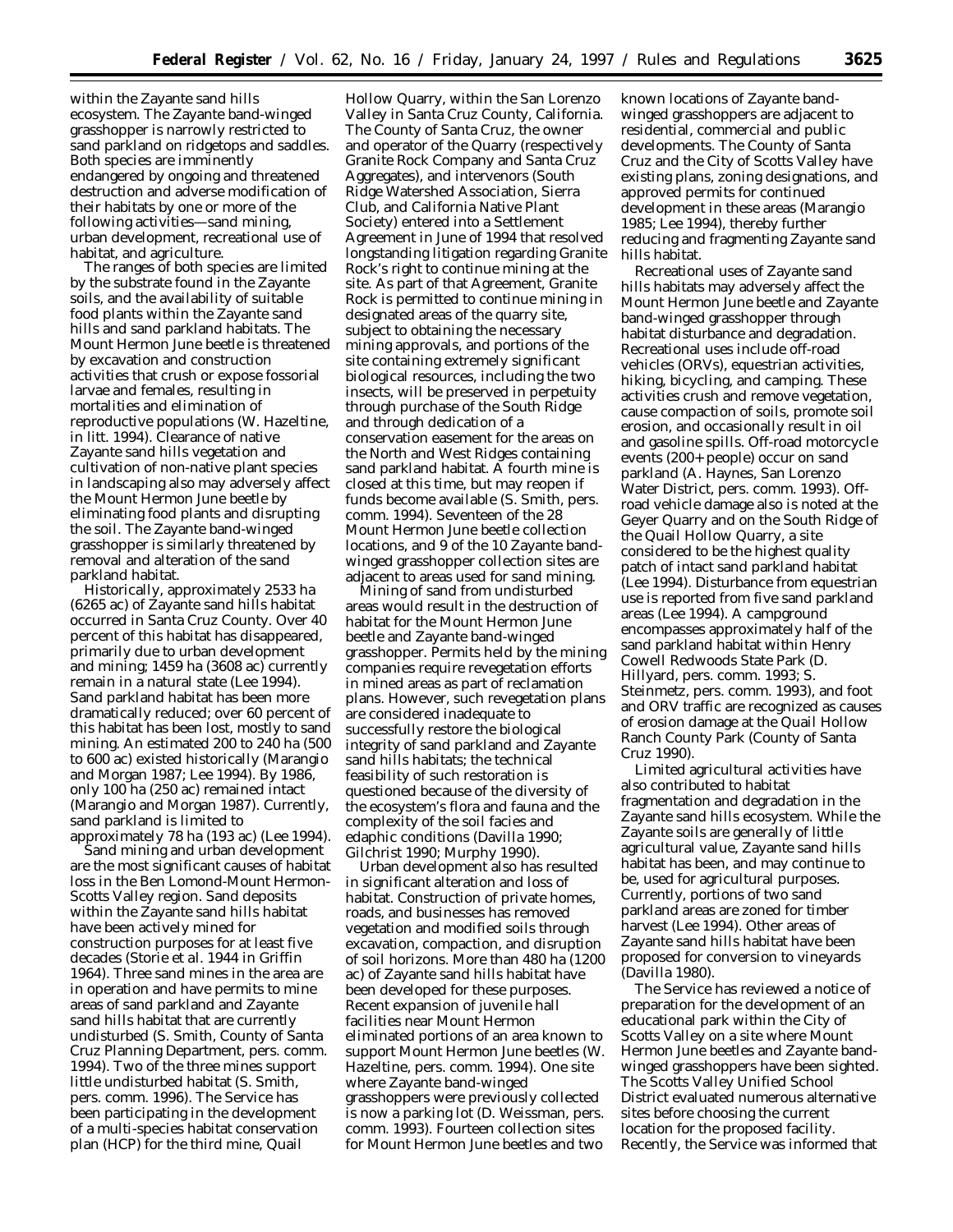an alternative site for the proposed park may be selected.

*B. Overutilization for commercial, recreational, scientific, or educational purposes.* Amateur collecting for the Mount Hermon June beetle occurs on a limited basis during the narrow flight periods of the species. As this species becomes more difficult to find, the interest of collectors may increase; however, overutilization by collection is not known to occur at this time.

Collection of the Zayante bandwinged grasshopper has occurred during surveys for this and other invertebrate species; however, overutilization of this species by collection is not known to occur at this time.

*C. Disease or predation.* Mount Hermon June beetles may be preyed upon by some bird species. However, the early evening flight time of the Mount Hermon June beetle is thought to reflect an evolutionary adaptation for predator avoidance, coinciding with the cessation of bird activity (W. Hazeltine, *in litt.* 1994). Based upon laboratory observations, larvae may be susceptible to fungal infestations if soil conditions are too moist (W. Hazeltine, *in litt.* 1993). However, the significance of such mortality sources is unknown.

One Zayante band-winged grasshopper specimen was observed to be parasitized by a tachinid fly (White 1993). However, the significance of parasitization on populations of this species is unknown.

*D. The inadequacy of existing regulatory mechanisms.* Regulatory mechanisms currently in effect do not provide adequate protection for the Mount Hermon June beetle and Zayante band-winged grasshopper and their habitats. Federal agencies are not legally required to consider and manage for these species during project design and implementation, although some Federal agencies have policies that encourage consideration of candidate species in the design and implementation of Federal projects.

At the State and local levels, regulatory mechanisms also are limited. The Mount Hermon June beetle and Zayante band-winged grasshopper are not listed by the State of California under the California Endangered Species Act. State and local agencies may consider these taxa when evaluating certain activities for compliance with the CEQA and local zoning regulations. If an activity is identified as having a potential impact on these species, mitigation measures may be required by State and local regulating agencies to offset these impacts. However, these regulations do

not provide specific protection measures to ensure the continued existence of these species. In addition, CEQA provisions for ''Statements of Overriding Considerations'' can allow projects to proceed despite unmitigated adverse impacts. The County of Santa Cruz requires that proposed projects comply with both general zoning requirements and environmental designations. However, properties within Zayante sand hills habitats are zoned for special use, timber production, mining, and residential development. Special use zoning allows for residential-agricultural, residential, commercial, and industrial development (Lee 1994).

Public ownership of lands with Zayante sand hills and sand parkland habitats suitable for the Mount Hermon June beetle and Zayante band-winged grasshopper is limited to the Quail Hollow Ranch, Bonny Doon Ecological Preserve, and Henry Cowell Redwoods State Park. The Mount Hermon June beetle and Zayante band-winged grasshopper are only known to occur in Quail Hollow Ranch. None of these properties currently has a management plan that specifically provides protection for the two species or their habitats. In addition, Zayante sand hills habitat on Quail Hollow Ranch is reported to be degraded by off-trail equestrian activities and other illegal access (Lee 1994; S. McCabe, pers. comm. 1994).

A settlement agreement between local conservation groups and one of the sand mining companies resulted in action to preserve three parcels of sand parkland and Zayante sand hills habitat. All three of these parcels support the Mount Hermon June beetle and Zayante bandwinged grasshopper. However, preservation of the parcels is contingent upon acquisition of the ''South Ridge,'' a parcel recognized as the highest quality sand parkland habitat. Funds necessary for the \$3.5 million settlement purchase have not yet been committed (C. Scott, pers. comm. 1994; Ken Hart, pers. comm. 1996).

*E. Other natural or manmade factors affecting its continued existence.* Pesticides could pose a threat to the Zayante band-winged grasshopper. Pesticide application is expected at existing and planned golf courses and may occur on a limited basis at vineyards in the area. Local landowners may use pesticides to control targeted invertebrate species around homes and businesses. These pesticides may drift and kill non-targeted species such as the Zayante band-winged grasshopper.

Because the Mount Hermon June beetle is fossorial, air-borne pesticides

would not likely reach and affect the species. However, application of soil permeant pesticides could pose a threat (W. Hazeltine, *in litt.*, 1994). During the flight season males of this species also may be subject to mortality from attraction to electric ''bug zappers'' (W. Hazeltine, *in litt.* 1994). The significance of such mortality is unknown, however.

The quality of remaining habitat for the Mount Hermon June beetle and Zayante band-winged grasshopper may decline because of fire suppression in the Zayante sand hills habitat. Periodic wildfire is thought to be critical to maintenance of the Zayante sand hills habitat mosaic. The presence of firedependent species such as knobcone pine and Santa Cruz cypress suggests that fire is important for resetting vegetational succession within the chaparral communities, and for maintaining the open characteristics of ponderosa pine stands and sand parkland. Fire also may prevent the invasion of species from the surrounding mixed evergreen forest; encroachments by madrone (*Arbutus menziesii*) and other species from surrounding mixed evergreen forest into Zayante sand hills habitat have been attributed to reduced fire frequency (Marangio 1985).

The Service has carefully assessed the best scientific and commercial information available regarding the past, present, and future threats faced by the Mount Hermon June beetle and Zayante band-winged grasshopper in determining to make this rule final. Based on this evaluation, the preferred action is to list the Mount Hermon June beetle (*Polyphylla barbata*) and Zayante band-winged grasshopper (*Trimerotropis infantilis*) as endangered. This status was determined because these species are ''in danger of extinction throughout all or a significant portion of [their] range'' (section 3(6) of the Act) because of threats from one or more of the following factors—sand mining, urban development, recreational use of habitat, increased vulnerability to naturally occurring extirpation, and habitat restriction and decline. Critical habitat is not being designated for these species for the reasons discussed below.

# **Critical Habitat**

Critical habitat is defined in section 3 of the Act as—(i) the specific areas within the geographical area occupied by a species, at the time it is listed in accordance with the Act, on which are found those physical or biological features (I) essential to the conservation of the species and (II) that may require special management considerations or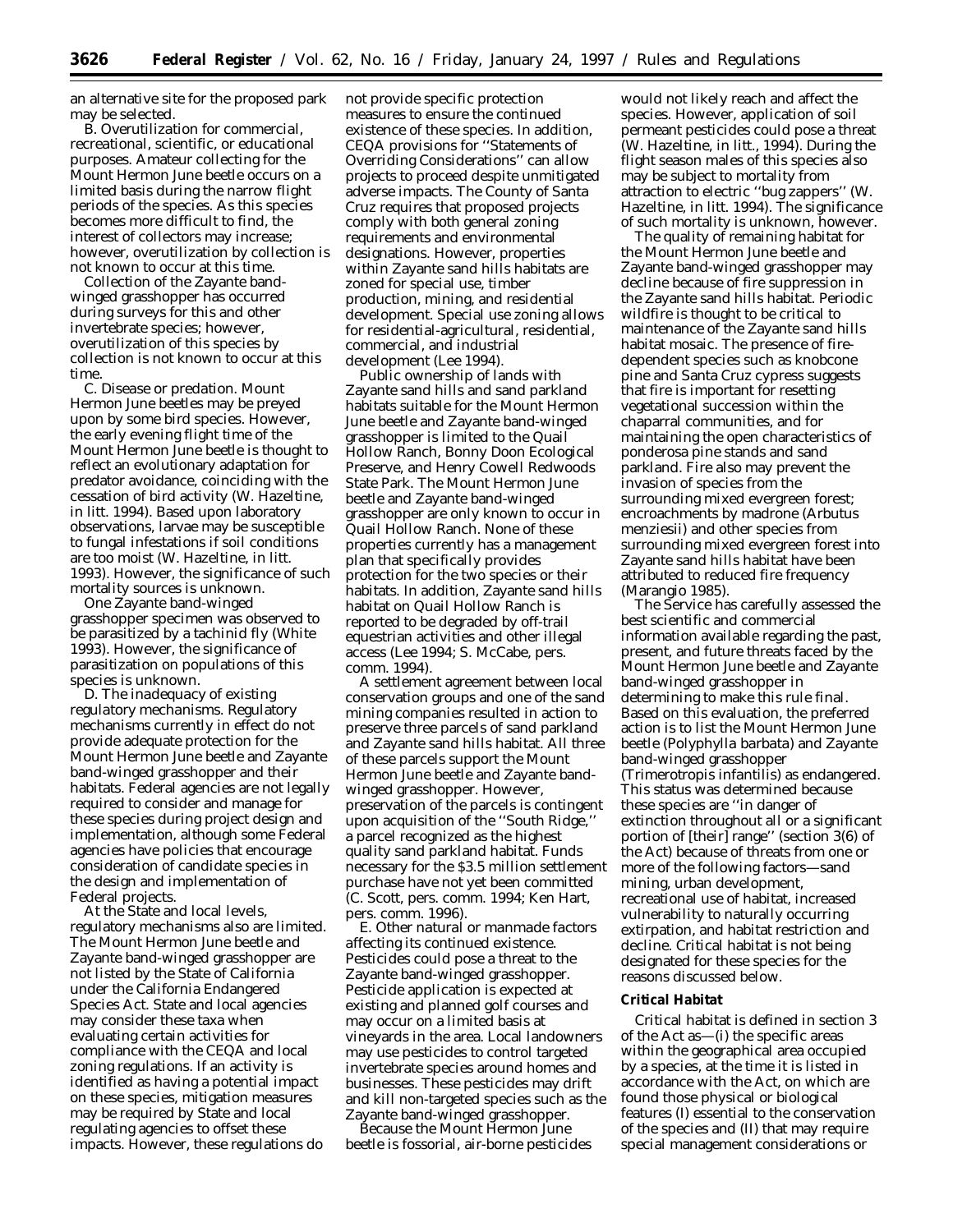protection and; (ii) specific areas outside the geographical area occupied by the species at the time it is listed, upon a determination that such areas are essential for the conservation of the species. ''Conservation'' means the use of all methods and procedures needed to bring the species to the point at which listing under the Act is no longer necessary.

Section  $4(a)(3)$  of the Act, as amended, and implementing regulations (50 CFR 424.12) require that, to the maximum extent prudent and determinable, the Secretary designate critical habitat at the time the species is determined to be endangered or threatened. The Service finds that designation of critical habitat is not prudent for the Mount Hermon June beetle and Zayante band-winged grasshopper at this time. Service regulations  $(50 \text{ CFR } 424.12(a)(1))$  state that designation of critical habitat is not prudent when one or both of the following situations exist—(1) The species is threatened by taking or other human activity, and identification of critical habitat can be expected to increase the degree of threat to the species, or (2) such designation of critical habitat would not be beneficial to the species.

Designation of critical habitat would not benefit the Mount Hermon June beetle and Zayante band-winged grasshopper because all populations of the two species occur on non-Federal lands where Federal involvement in land-use activities does not generally occur. Prohibitions of adverse modification to critical habitat apply only to Federal actions. Therefore, additional protection afforded to designated critical habitat would only be realized if a Federal nexus existed. Possible nexuses on non-Federal lands include 404 permits from the U.S. Army Corps of Engineers and funds from Federal housing or highway programs. However, no such nexuses are known or anticipated within the habitat and range of these species.

Furthermore, in the case of the Mount Hermon June beetle, the determination of critical habitat would be detrimental to the conservation of the species. Determination of the location and extent of reproductive populations and evaluation of edaphic requirements would require excavation and consequent destruction of habitat occupied by larvae and females.

#### **Available Conservation Measures**

Conservation measures provided to species listed as endangered or threatened under the Act include recognition, recovery actions,

requirements for Federal protection, and prohibitions against certain activities. Recognition through listing results in public awareness and conservation actions by Federal, State, and local agencies, private organizations, and individuals. The Act provides for possible land acquisition and cooperation with the States and requires that recovery actions be carried out for all listed species. The protection required of Federal agencies and the prohibitions against taking and harm are discussed, in part, below.

Under section 4 of the Act, listing the Mount Hermon June beetle and Zayante band-winged grasshopper provides for the development of a recovery plan, which will bring together Federal, State, local government, and private agencies and individuals to develop conservation strategies for these species. The recovery plan would develop a framework of recovery activities, priorities, and funding requirements to accomplish conservation objectives and ensure the survival and recovery of the Mount Hermon June beetle and Zayante bandwinged grasshopper.

Section 7(a) of the Act, as amended, requires Federal agencies to evaluate their actions with respect to any species that is listed as endangered or threatened and with respect to its critical habitat, if any is designated. Regulations implementing this interagency cooperation provision of the Act are codified at 50 CFR part 402. Section 7(a)(2) requires Federal agencies to ensure that activities they authorize, fund, or carry out are not likely to jeopardize the continued existence of the species or destroy or adversely modify its critical habitat. If a Federal action may affect a listed species or its critical habitat, the responsible Federal agency must enter into formal consultation with the Service. Because no Federal lands exist within the range of these two species, consultations would only occur if a Federal agency had discretion over permit issuance or funding of projects. Such Federal involvement is neither known, nor anticipated, within the habitat and range of the Mount Hermon June beetle and Zayante band-winged grasshopper.

Section 9 of the Act and implementing regulations set forth a series of general prohibitions and exceptions that apply to all endangered wildlife. The prohibitions, codified at 50 CFR 17.21, in part, make it illegal for any person subject to the jurisdiction of the United States to take, import or export, ship in interstate commerce in the course of commercial activity, or sell or offer for sale in interstate or foreign commerce any listed species. The

definition of ''take'' includes to harass, harm, pursue, hunt, shoot, wound, kill, trap, capture, or collect; or to attempt any of these. It is also illegal to possess, sell, deliver, carry, transport, or ship any such wildlife that has been taken illegally. Certain exceptions apply to agents of the Service and State conservation agencies.

It is the policy of the Service (59 FR 34272) to identify to the maximum extent practicable at the time a species is listed those activities that would or would not constitute a violation of section 9 of the Act. The intent of this policy is to increase public awareness of the effect of the listing on proposed and ongoing activities within a species' range. During the public comment period the Service received inquiries about the effect listing would have on the sand mining industry, commercial and residential development and maintenance activities, and recreational activities. Based on the best available information, the following actions would not result in a violation of section 9, provided these activities are carried out in accordance with existing regulations and permit requirements removal of the two insect species from swimming pools, birdbaths, window screens, and the like with immediate and safe replacement in more suitable habitat; normal lighting around residences and commercial buildings; normal maintenance of backyard gardens; reasonable recreational use of existing maintained trails within Zayante sand hills habitat; use of existing roadways and railroads; and continued sand mining within existing excavated areas.

Activities that could result in the take of the Mount Hermon June beetle or Zayante band-winged grasshopper include, but are not limited to, unauthorized collection or capture of the species, except as noted above to relocate individuals out of danger; destruction or alteration of the species' habitat (e.g. excavating, compacting, grading, or discing of soil, vegetation removal); violations of grading, mining, or construction permits that affect occupied habitat; off-road vehicle use on occupied habitat; and application of pesticides beyond the boundaries of maintained lawns and gardens or in violation of label restrictions.

Other unauthorized activities not identified above will be reviewed on a case-by-case basis to determine if a violation of section 9 of the Act may have occurred. The Service does not consider these lists to be exhaustive and provides them for the information of the public. Questions regarding whether specific activities will constitute a